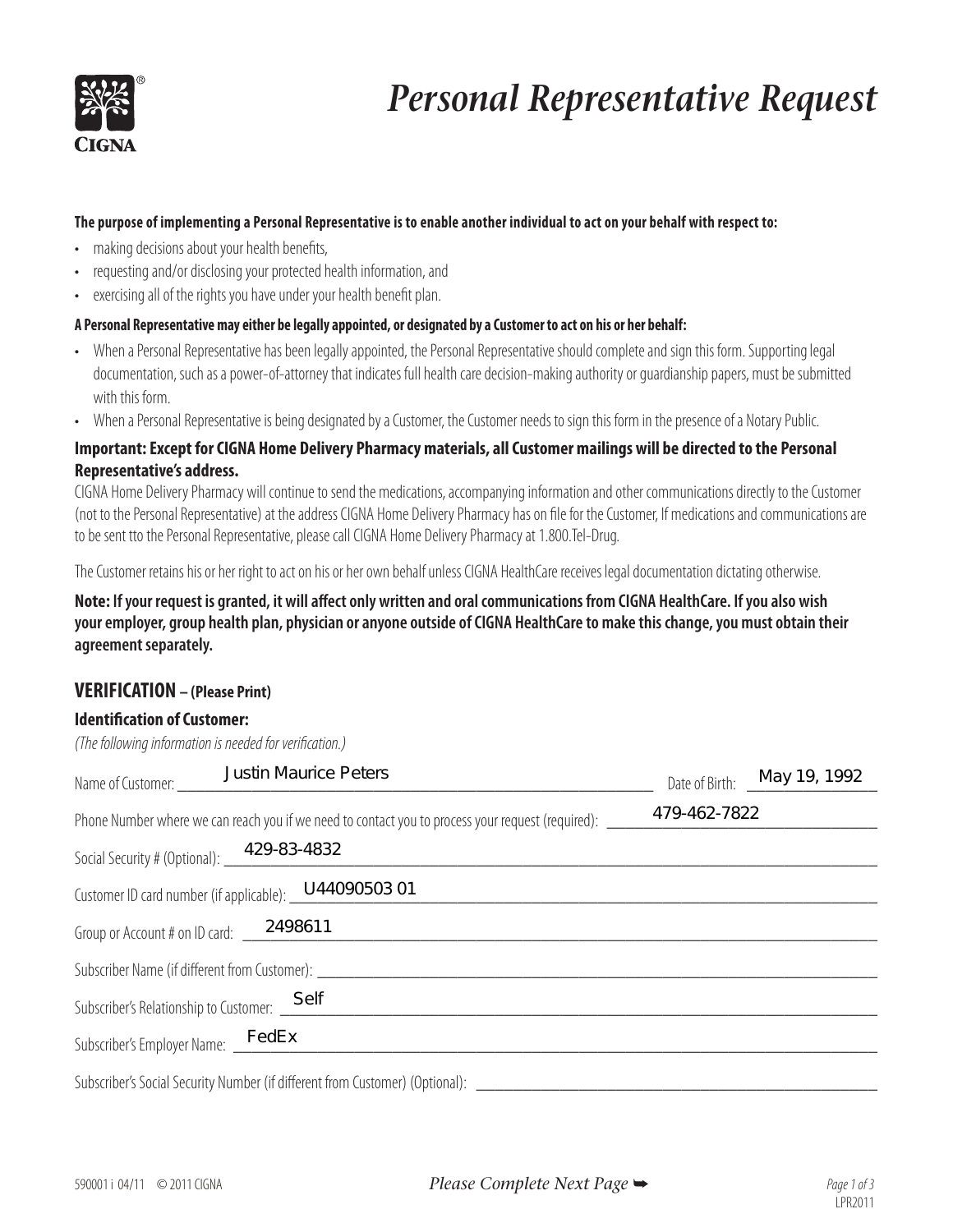#### **If you have additional coverage with CIGNA, other than that which is described above, please provide the following information as well:**

| Does this request apply to all coverage? $\Box$ Yes $\Box$ No    |
|------------------------------------------------------------------|
| <b>Identification of Personal Representative:</b>                |
|                                                                  |
|                                                                  |
|                                                                  |
| Address where communications about this Customer should be sent: |

What is the reason for this request?

### **VERIFICATION QUESTIONS FOR PERSONAL REPRESENTATIVE**

(In this section "You" and Your" refer to the Personal Representative.)

**The answers you provide below will be used to verify your identity if you call for protected health information about the Customer. Note that we ask these questions because the answers should be easy for you to remember, but you may enter other numbers as described below.**

4 digit PIN (you may use any four digit number)  $\equiv$ 

What is your mother's date of birth? (answer in the following 8-digit format: 11231949 for November 23, 1949) \_\_\_\_\_\_\_\_\_ You may use any date, however, it cannot be a future date, and it must be a legitimate calendar date. For example, we cannot accept 11361949 (November 36, 1949) because there are not 36 days in November. We also cannot accept 11232015 (November 23, 2015) because 2015 is a future date.

- Please DO NOT provide anyone else with the answers to these questions.
- You should keep a copy of this form for reference.

### **PLEASE NOTE**

- If the information on this form is not complete, CIGNA HealthCare will return the form to you, and this request will not be considered until CIGNA HealthCare receives complete information.
- If your Customer ID or date of birth is changed, another form will need to be completed at that time.
- If either the Customer or Group changes to a different type of health care benefits coverage provided by CIGNA HealthCare, another form will need to be completed at that time.
- Any previous request to send information to an alternate address will be disregarded. All future Customer correspondence will be sent to the address specified above.
- You may change or revoke this request by sending a written request to CIGNA HealthCare, Central HIPAA Unit, at the address on the following page. You can obtain a Change/Revoke form by calling CIGNA HealthCare Customer Service at the number on your CIGNA HealthCare ID card.